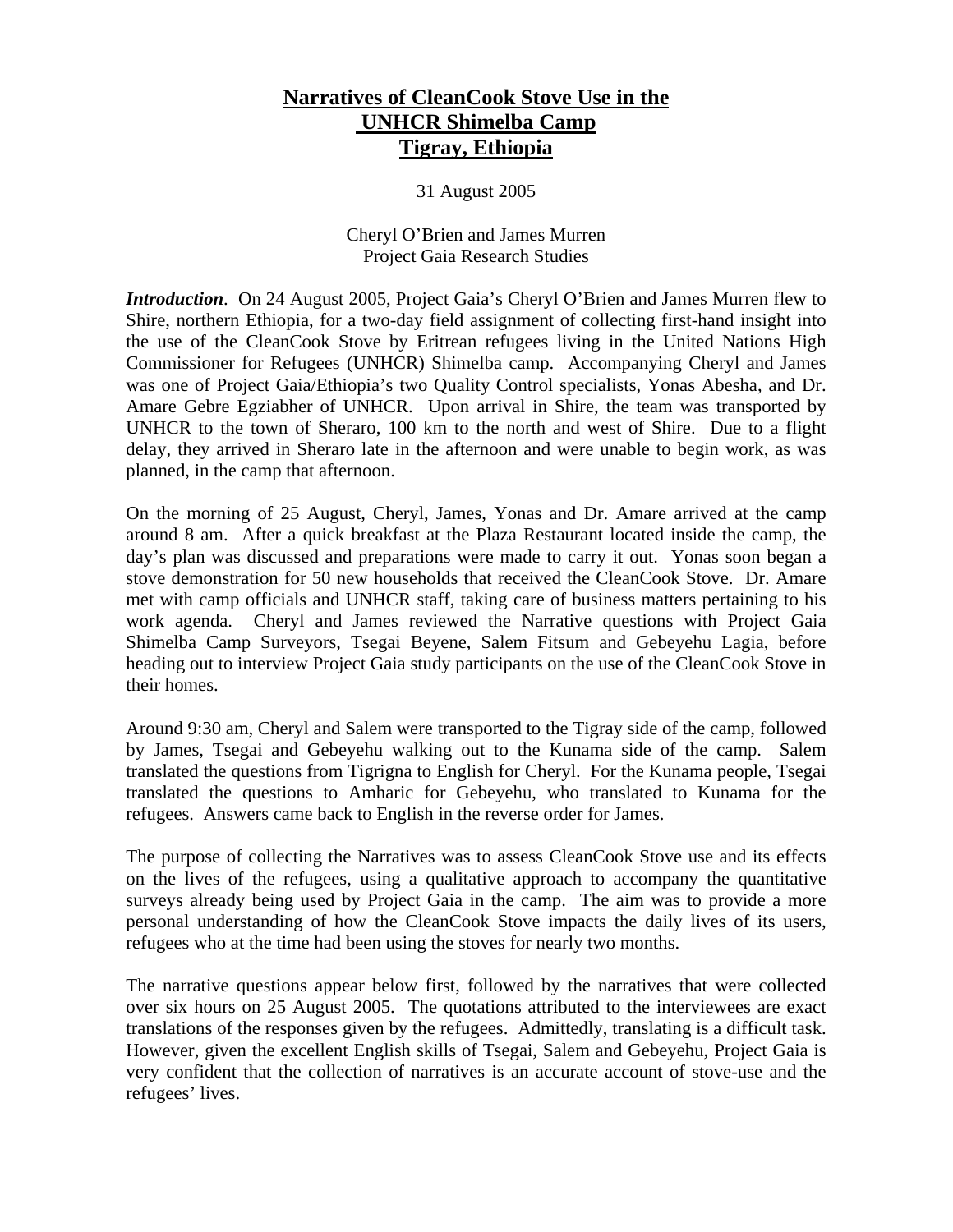#### **Project Gaia Narrative Questions (Open-Ended Questions) ---DO NOT PROMPT RESPONSES---**

# 1. Health Impact

1. How has the CleanCook (CC) Stove **positively** impacted the physical health of you and your family?

# 2. Satisfaction and Efficiency of the CC Stove

2.a. How satisfied are you with the heat output of the CC Stove? How satisfied are you with the cook time (speed of cooking) of the CC Stove?

2.b. How efficient (cook time/speed) is the CC Stove in comparison to other stoves you have used? (Specify the other stoves and the difference in cook times.) If the CC Stove is more efficient, about how much time per day is/was saved from cooking with the CC Stove?

2.c. If the CC Stove is more efficient, in what ways are/were you able to use your extra time?

# 3. Safety of the CC Stove

3.a. How safe is the CC Stove in comparison to other stoves you have used, and if it is safer, in what ways is it safer? (Specify the other stoves.)

3.b. If you find the CC Stove to be safer than other stoves, how has using the CC Stove positively impacted your sense of well-being in the household (in comparison to your safety concerns with other stoves)?

# 4. Only for those who gather(ed) fuelwood, etc. either before or during the pilot study:

4.a. About how much time per day did it take you to gather fuel before using the CC Stove? What kinds of fuels did you gather? Specify the type of load used for gathering (woman, man, child, donkey, etc.). If a child load was used, give the child's sex (male/female) and age.

4.b/4.c. Did you gather fuel during the pilot study to supplement the CC Stove? If yes, about how much time per day did it take you to gather fuel during the pilot study?

4.d. If you decreased the overall time that you typically spend gathering fuel during the pilot study, in what ways were you able to use your extra time?

4.e/4.f. Are there safety concerns or fears when gathering fuelwood, leaves, etc.? If yes, what are those concerns or fears?

4.g. If there are safety concerns regarding gathering fuel, how has the CC Stove positively impacted your sense of well-being for yourself and/or your children?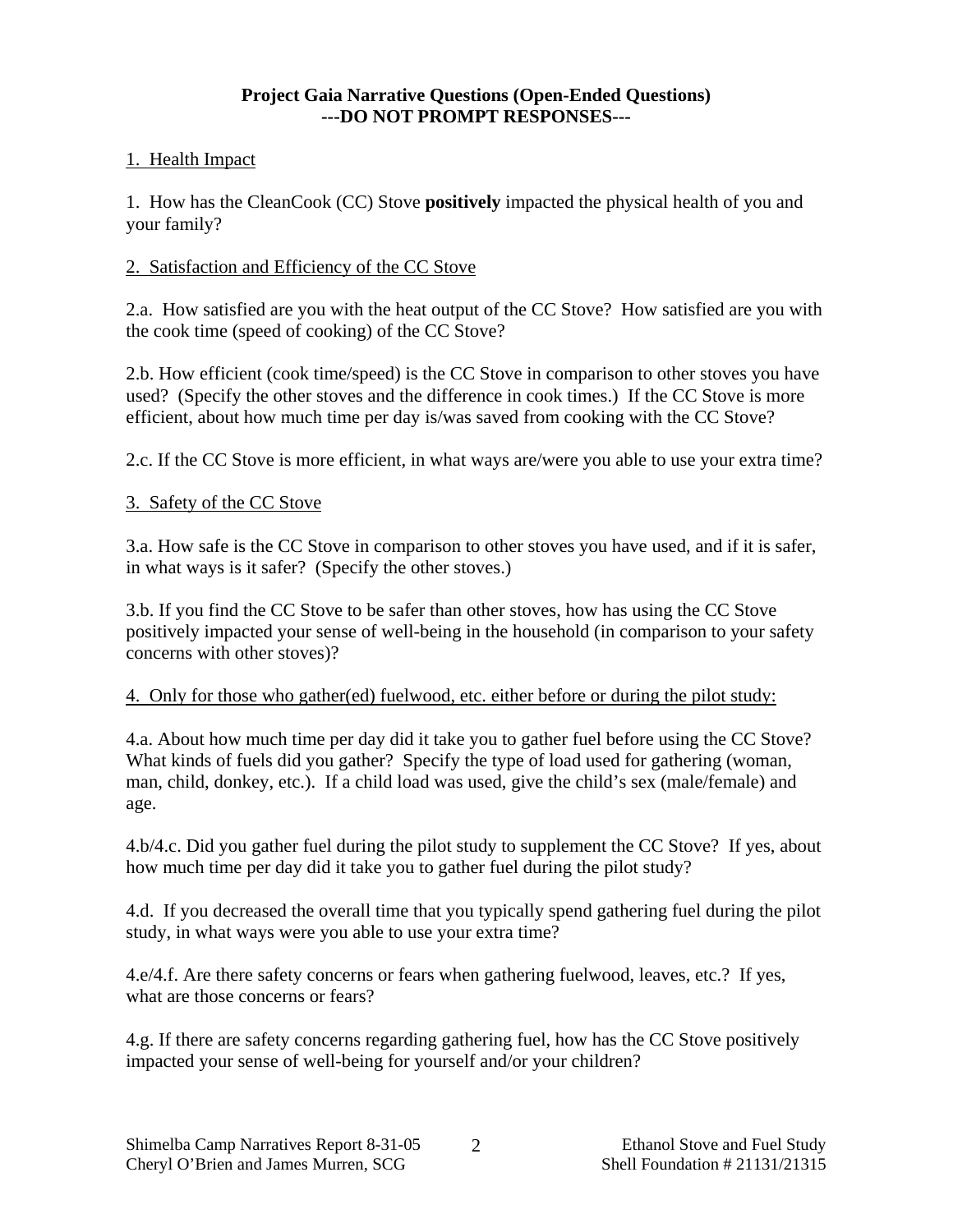#### 5. The following questions address the use and social impacts of the CC Stove.

5.a. Would you like to purchase the CC Stove in the future? If so, how much would you be willing to pay for it? Even if you think refugees should not pay for the CC Stove, what do you think would be a fair price for the CC Stove?

5.b. Is the kitchen environment cleaner now? In what way?

5.c. What do your friends / neighbors think about your CC Stove? Who, if anyone, in your family has tried cooking on the CC Stove?

6. What suggestions do you have to improve the utility and design of the CC Stove?

#### **Project Gaia's UNHCR Shimelba Refugee Camp Narratives Present: Project Gaia Surveyor Salem (woman) and Cheryl O'Brien Date: 8/25/05. Main Note-taker: Salem. Translation typed by Cheryl.**

Study Participant Interviewed: Mehari Azera (Husband) Other Household (HH) Member Present: Wife HH Number: Zone E 7/2 Project Gaia (PG) Baseline Data # 58



**Project Gaia Surveyor Salem, Mehari, and his wife, who also cooks on the CC Stove** 

*With the CleanCook (CC) Stove, I have no coughs or headaches anymore…The CC Stove is much faster than the other stoves…It took me two hours once a day to gather a man load of fuelwood before the CC Stove…During the pilot study, I gathered a man load of fuelwood only once a month for two hours [to supplement the CC Stove for cooking injera]. Since I save time from gathering fuel with the CC Stove, I do income-generating activities, take a nap, and read. Corruption of the local people is a concern when gathering fuelwood, because they take my device for carrying the fuelwood when I set it down…I cannot carry the fuelwood home without it.* --Mehari

- 1. With the CleanCook (CC) Stove, I have no coughs or headaches anymore.
- 2a. We are satisfied with the heat output and cook time of the CC Stove.
- 2b. The CC Stove is much faster than the other stoves.
- 2c. We read and take a nap with the extra time saved with the CC Stove.
- 3a. The CC Stove is very safe for our health in comparison with the open fire stove.
- 3b. The CC Stove is safe, so I do not fear anything with it.
- 4a. It took me two hours once a day to gather a man load of fuelwood before the CC Stove.
- 4b. I gathered fuel during the pilot study to supplement the CC Stove for cooking injera.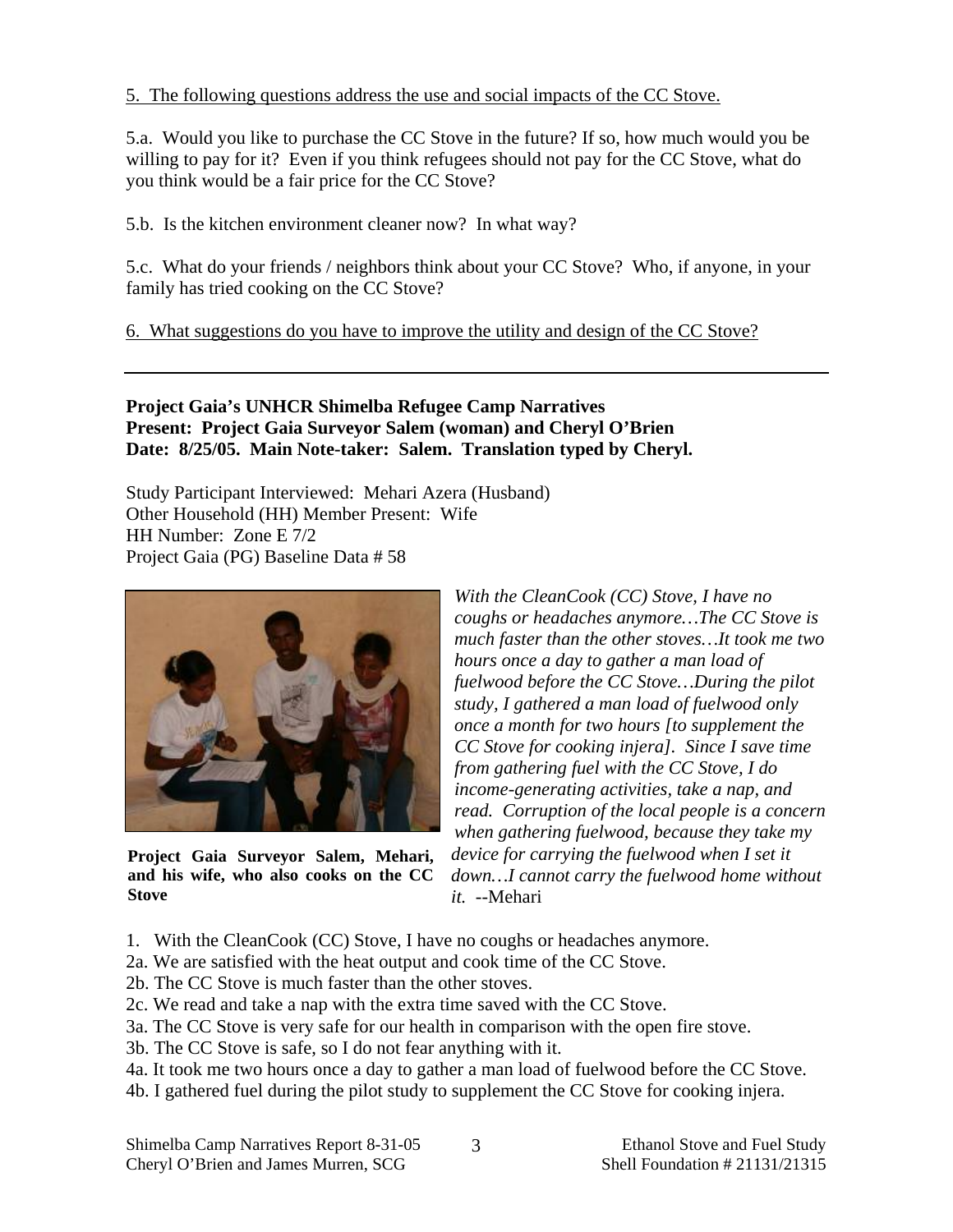- 4c. During the pilot study, I gathered a man load of fuelwood only once a month for two hours.
- 4d. Since I save time from gathering fuel with the CC Stove, I do income-generating activities, take a nap, and read.
- 4e. Corruption of the local people is a concern when gathering fuelwood, because they take my device for carrying the fuelwood when I set it down to collect fuelwood. I cannot carry the fuelwood home without it.
- 5a. I would like to have the CC Stove, but I think refugees should have a grant. I think locals would purchase the stove for 1000 Birr. 1000 is fair.
- 5b. The kitchen environment is cleaner with the CC Stove. There is less smoke, but the pots get black.
- 5c. My friends and neighbors want the CC Stove very much. My wife also cooks on the CC Stove. [Note: The wife was cooking on it while we were interviewing.]
- 6. The heat regulator should be different than it is now.

Study Participant Interviewed: Selamawit Tesfamariam (Husband) [Note: Wife is the primary cook, but she is out of the house during the interview. The husband cooks sometimes.] Other Person Present: Another Adult Male (relation unknown; seemed bedridden) HH Number: Zone E 7/11

PG Baseline Data # 81

# NO PHOTO AVAILABLE

- 1. We are OK with the CC Stove. We have no coughs anymore.
- 2a. We are satisfied with both the heat output and the cook time of the CC Stove.
- 2b. It is very fast in comparison to other stoves. About one hour is saved by cooking with the CC Stove.
- 2c. We take a nap and read with the extra time saved by cooking with the CC Stove.
- 3a. The CC Stove is very safe for our health. Also, we are not as tired as we were with the other stoves.
- 3b. In comparison to other stoves, I do not have a concern for my child to be around it [the CC Stove].
- 4a. Before the CC Stove, it took me five hours per day to gather a man load of fuelwood.
- 4b. During the pilot study, I still gather fuelwood for injera.
- 4c. But now, I only gather for five hours per week with the CC Stove.
- 4d. I use my extra time from decreased fuel gathering by taking a nap, reading, and taking care of the children.
- 4e. When gathering fuelwood, I fear most the corruption of the local people and also wild animals.
- 5a. I think the local people would purchase the CC Stove for 500 birr.
- 5b. The kitchen is cleaner now and has less smoke.
- 5c. My friends and neighbors like the CC Stove very much. They want to have it too. My wife is the primary cook, but I cook on the CC Stove too.
- 6. The heat regulator should be different than it is now.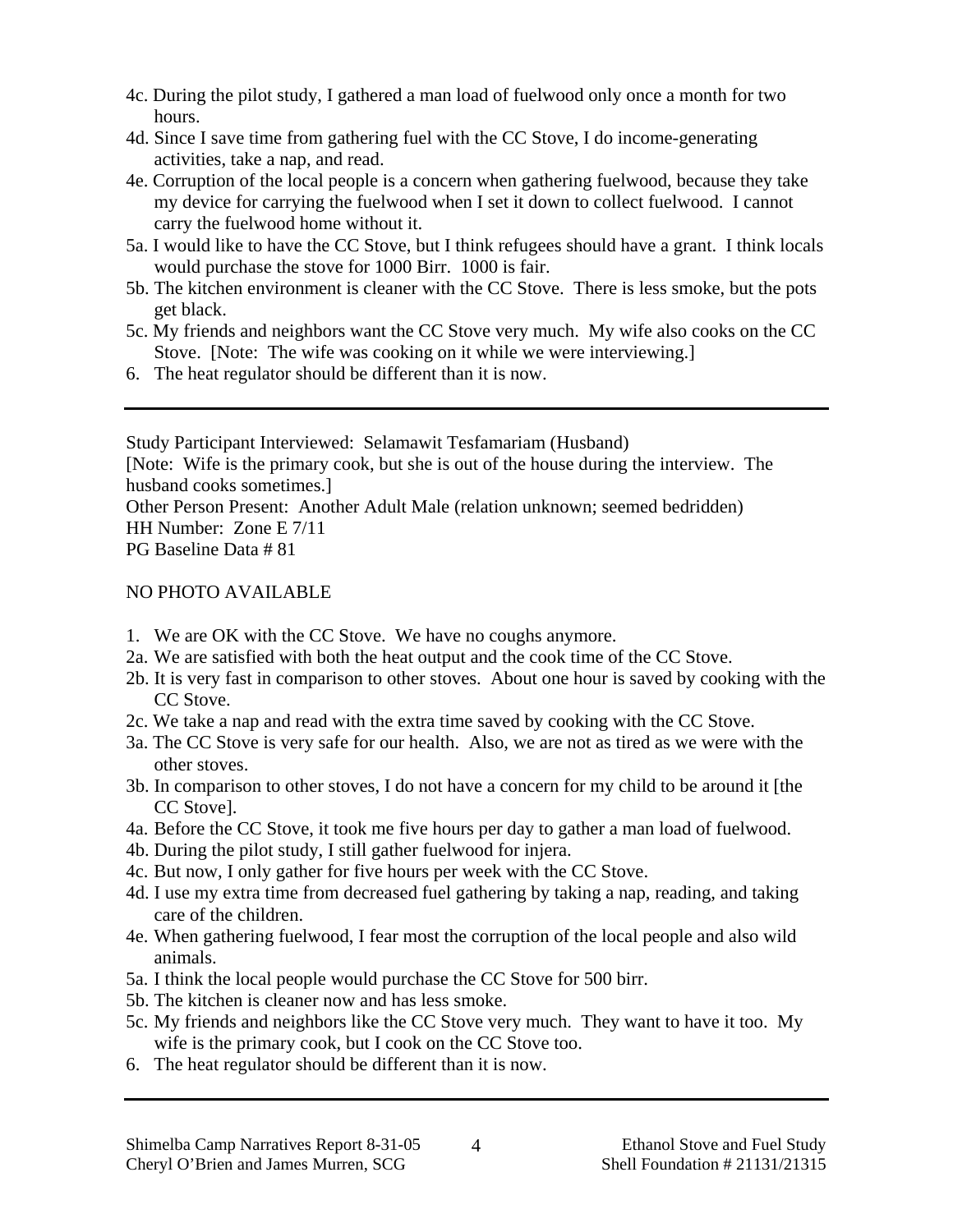Study Participant Interviewed: Gafu Gebregziabheir HH Number: Zone E 6/9 PG Baseline Data # 34



*The CC Stove's cook time is very fast in comparison with other stoves, and we save about one hour cooking with the CC Stove. With the extra time, I am able to take a nap, read, and do income-generating activities. The CC Stove is safe, because you can control it…Before I had the CC Stove, it took me one hour per day to gather a man load of fuelwood. We don't gather fuelwood anymore now that we have the CC Stove. We are concerned about the corruption of the local people when gathering fuelwood. The CC Stove has positively impacted our sense of well-being. We feel OK because we don't gather fuelwood anymore. --Gafu* 

**Gafu cooks lunch on the CC Stove for his household.** 

- 1. We are fine with the CC Stove. We have no coughs.
- 2a. We are very satisfied with the heat output and the cook time of the CC Stove.
- 2b. The CC Stove's cook time is very fast in comparison with other stoves, and we save about one hour cooking with the CC Stove.
- 2c. With the extra time, I am able to take a nap, read, and do income-generating activities.
- 3a. The CC Stove is safe, because you can control it.
- 3b. There is no change in my sense of well-being regarding stove safety.
- 4a. Before I had the CC Stove, it took me one hour per day to gather a man load of fuelwood.
- 4b. We don't gather fuelwood anymore now that we have the CC Stove.
- 4e. We are concerned about the corruption of the local people when gathering fuelwood. The CC Stove has positively impacted our sense of well-being. We feel OK because we don't gather fuelwood anymore.
- 5a. I believe the locals would pay 700 Birr for the CC Stove.
- 5b. The kitchen is cleaner now, because we have clean air while cooking.
- 5c. My friends and neighbors like the CC Stove. They even want to buy it. My father also cooks on the CC Stove.
- 6. If the tubes of the burners could be a little shorter, then we could more easily light it.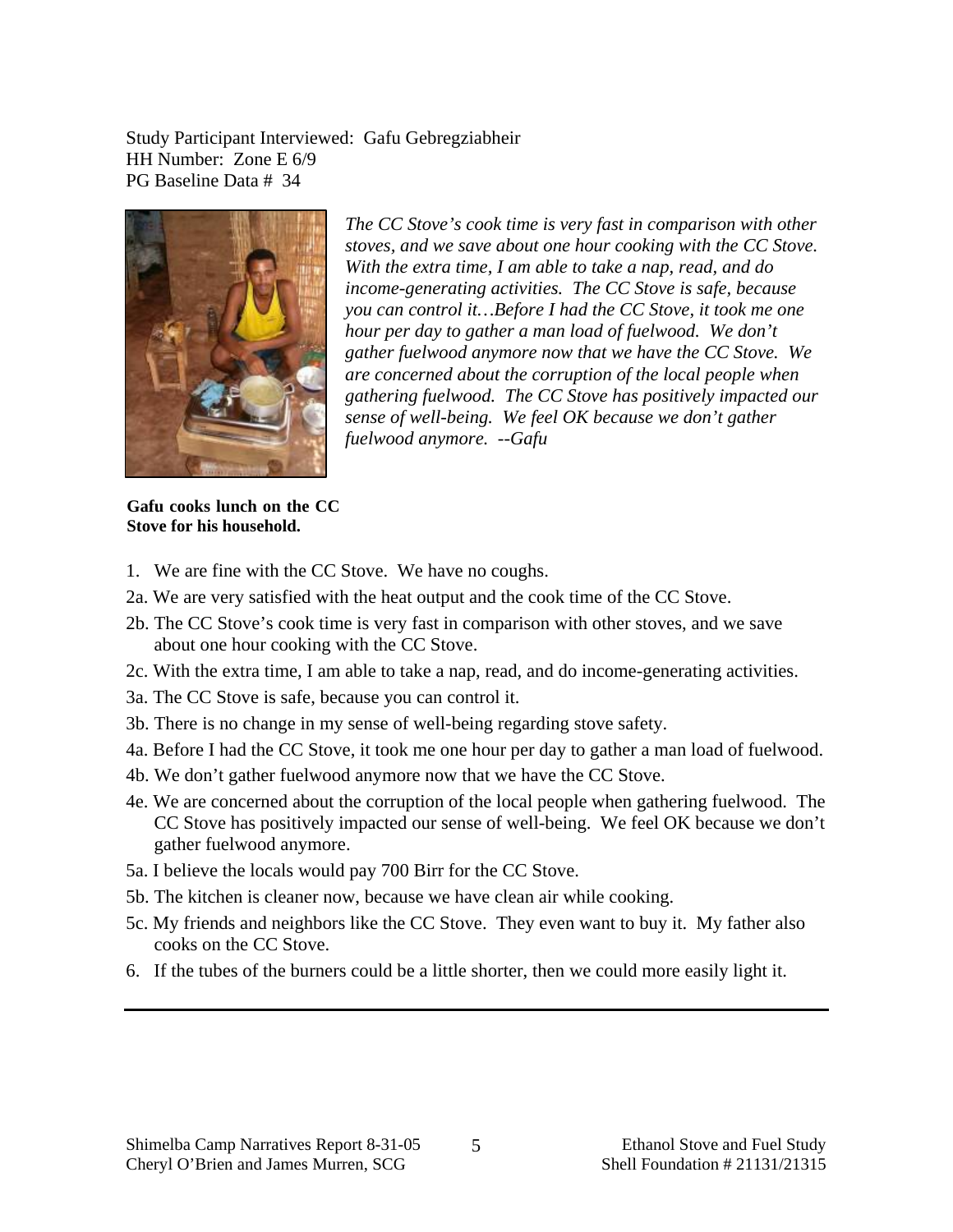Study Participant Interviewed: Hadas Gebreyohannes Other Household (HH) Member Present: Two minor daughters HH Number: Zone 12/2 PG Baseline Data # 40



*We are feeling very good now that we use the CC Stove. We have no more coughs. We are very satisfied with the CC Stove's heat output and cook time. The CC Stove's cook time is very fast in comparison with other stoves. We save one and half hours cooking with the CC Stove. With my extra time saved by cooking with the CC Stove, I do income generating activities and take care of the children. The CC Stove is very safe in comparison to other stoves. --Hadas* 

**Hadas, her two daughters, and Project Gaia Surveyor Salem** 

- 1. We are feeling very good now that we use the CC Stove. We have no more coughs.
- 2a. We are very satisfied with the CC Stove's heat output and cook time.
- 2b. The CC Stove's cook time is very fast in comparison with other stoves. We save one and half hours cooking with the CC Stove.
- 2c. With my extra time saved by cooking with the CC Stove, I do income generating activities and take care of the children.
- 3a. The CC Stove is very safe in comparison to other stoves. The children cannot easily get to it.
- 3b. There is no change in my sense of well-being regarding stove safety.
- 4a. Before we had the CC Stove, it took three hours a day to collect a man load of fuelwood.
- 4b. We gathered some fuelwood to cook injera during the pilot study.
- 4c. With the CC Stove during the pilot study, we only collected one man load of fuelwood three hours per week.
- 4d. As a result of the saved time from gathering fuel, we do income-generating activities and take care of the children.
- 4e. Our concerns with fuel gathering is the corruption with the local people and wild animals.
- 5a. I think the locals would pay 700 Birr for the CC Stove.
- 5b. The kitchen is cleaner now. We have clean air.
- 5c. My friends and neighbors like the CC Stove very much. They want to have it. My husband also cooks on the CC Stove.
- 6. The CC Stove is good as it is now. I have no suggestions to improve upon it.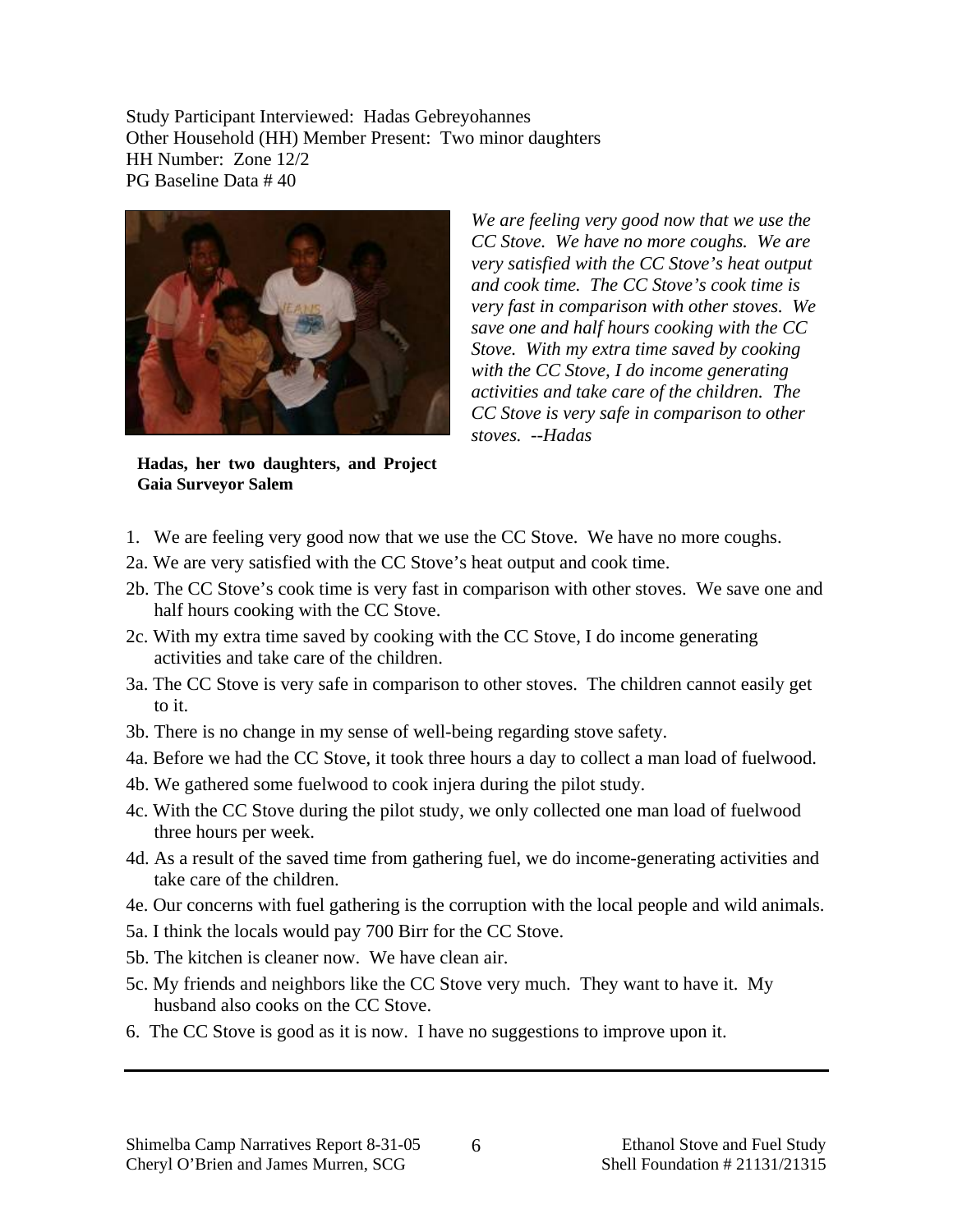Study Participant Interviewed: Kasha Araya Other Household (HH) Member Present: 2 daughters (one was taking a nap) HH Number: Zone E 12/3 PG Baseline Data # 46



*Before using the CC Stove, it took us four hours per day to gather one woman load and two child loads of fuelwood. My daughters, who are 14 and 15 years old, gathered the child loads. I gathered fuelwood during the pilot study to cook injera. Now while we use the CC Stove, I gather one woman load of fuelwood four hours per week. We do not gather child loads now. With my extra time from fuel gathering, I take care of the children and do other housework. My concerns with fuel gathering are the wild animals and corrupt local people. My sense of well-being has improved with the CC Stove. Now I feel OK, because I only have to gather fuelwood once a week and my daughters do not have to go. --Kasha* 

#### **Kasha's 15 year-old daughter cooks lunch on the CC Stove**

- 1. Our health is very good with the CC Stove. We have no coughs anymore.
- 2a. We are very satisfied with the heat output and the cook time of the CC Stove.
- 2b. The CC Stove is very fast in comparison with the cook time of other stoves. We save about one hour cooking with the CC Stove than with other stoves.
- 2c. By saving time cooking with the CC Stove, I take care of the children and do other housework.
- 3a. In comparison to other stoves, the CC Stove is very safe, because you can control it.
- 3b. Regarding stove safety, my sense of well-being has not changed.
- 4a. Before using the CC Stove, it took us four hours per day to gather one woman load and two child loads of fuelwood. My daughters, who are 14 and 15 years old, gathered the child loads. [Kahsa also has sons living there, ages 20, 10, and 7. Note on the baseline survey, she said they do not gather. They must have begun gathering after the baseline survey or they did not understand the question at that time.]
- 4b. I gathered fuelwood during the pilot study to cook injera.
- 4c. Now while we use the CC Stove, I gather one woman load of fuelwood four hours per week. We do not gather child loads now.
- 4d. With my extra time from fuel gathering, I take care of the children and do other housework.
- 4f. My concerns with fuel gathering are the wild animals and corrupt local people. My sense of well-being has improved with the CC Stove. Now I feel OK, because I only have to gather fuelwood once a week and my daughters do not have to go.
- 5a. I think the locals would pay 500 Birr for the CC Stove.
- 5b. The kitchen is cleaner now. It has clean air.
- 5c. Mom and daughters cook on the CC Stove.
- 6. I have no suggestions to improve the CC Stove.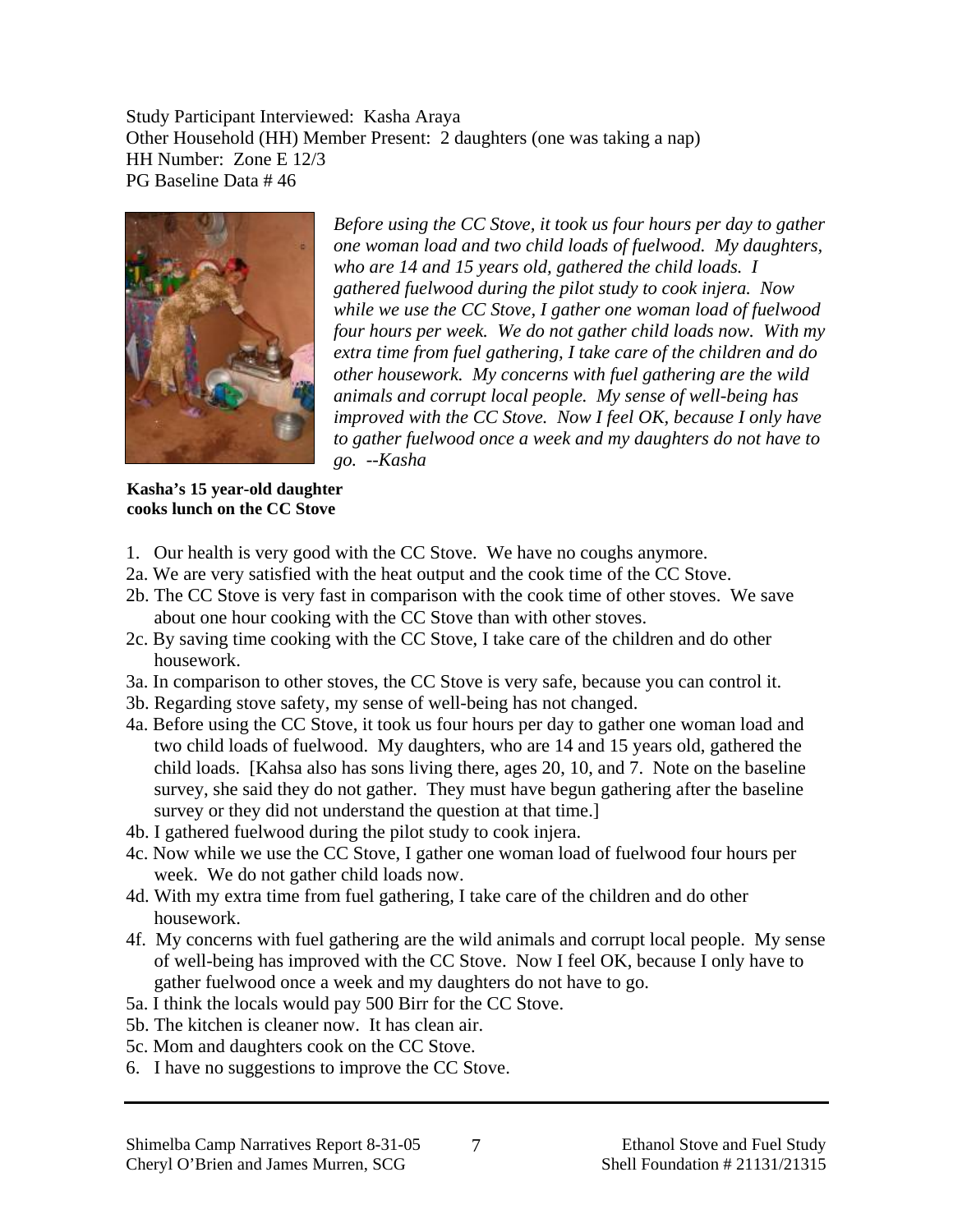Study Participant Interviewed: Son of Rahma Osman (Saho ethnic group) Other Household (HH) Members Present: 2 other young men (1 cooking on a charcoal stove during the interview) HH Number: Zone E 12/16 PG Baseline Data # 78

#### NO PHOTO AVAILABLE

- 1. We have no coughs anymore with the CC Stove.
- 2a. I am very satisfied with the heat output and cook time of the CC Stove.
- 2b. The CC Stove is very fast compared with other stoves. We save about one hour cooking with the CC Stove.
- 2c. I take a nap and read books with the extra time saved from cooking with the CC Stove.
- 3a. The CC Stove is very safe in comparison with the charcoal stove.
- 3b. I feel better than before regarding my sense of well-being.
- 4a. Before using the CC Stove, it took me four hours per day to gather a man load of fuelwood.
- 4b. I gathered fuelwood to cook injera during the pilot study.
- 4c. But, now I only gather a man load of fuelwood every four days for four hours instead of every day as in the past.
- 4d. With the time saved from gathering fuelwood, I take a nap, read books, and do housework.
- 4e. I am concerned with the corruption of local people and wild animals when I gather fuelwood.
- 5a. I think the locals would pay 300 Birr for the CC Stove.
- 5b. The kitchen is cleaner and has clean air with the CC Stove.
- 5c. My neighbors and friends like the CC Stove very much and they want to have it. My mother is the primary cook. My father and I [Rahma's son] also cook on the CC Stove.
- 6. The heat regulator could be different than it is now.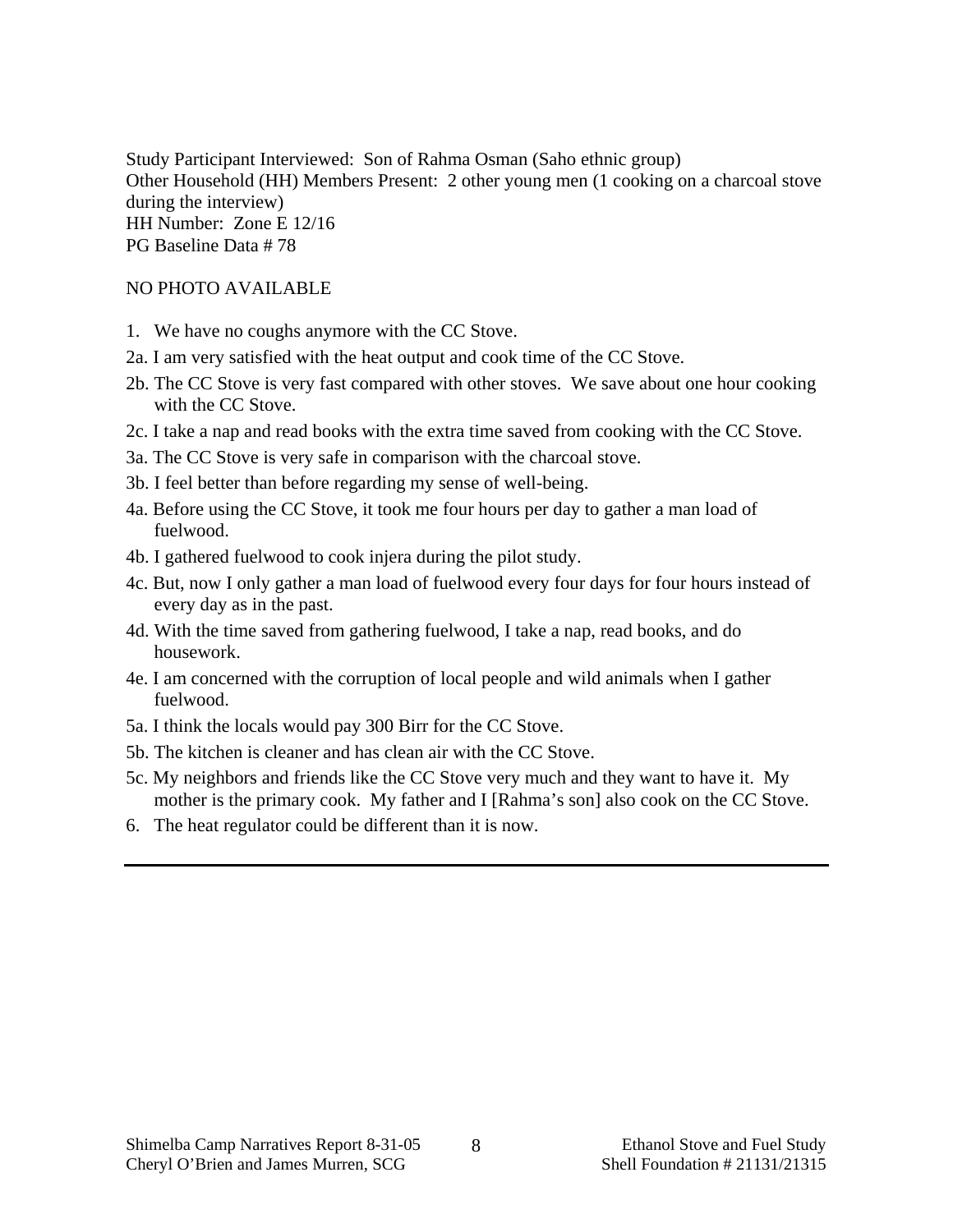Study Participant Interviewed: Helen Tekle HH Number: Zone 12/17 PG Baseline Data # 43



*I am very satisfied with the heat output and the cook time of the CC Stove. The CC Stove's cook time is very fast in comparison to other stoves I've used. I save about 1 ½ hours cooking with the CC Stove. With that extra time, I read books and do other housework. In comparison to other stoves I've used, the CC Stove is safer, because I can control it. As a result, the CC Stove has positively impacted our sense of well-being. We feel better than before regarding stove safety. --Helen* 

**Helen cooks lunch on the CC stove** 

- 1. Our physical health is OK with the CC Stove.
- 2a. I am very satisfied with the heat output and the cook time of the CC Stove.
- 2b. The CC Stove's cook time is very fast in comparison to other stoves I've used. I save about 1 ½ hours cooking with the CC Stove.
- 2c. With that extra time, I read books and do other housework.
- 3a. In comparison to other stoves I've used, the CC Stove is safer, because I can control it.
- 3b. As a result, the CC Stove has positively impacted our sense of well-being. We feel better than before regarding stove safety.
- 4a. [Note: At the interview, she said they never gathered fuelwood, but the baseline survey says they gathered a man load of fuelwood. Perhaps she did not understand the question and was speaking about their current situation.]
- 5a. I think the locals would be willing to pay 400 Birr for the CC Stove.
- 5b. The kitchen is cleaner now, because we have clean air with the CC Stove.
- 5c. My friends and neighbors like the CC Stove very much, and they want to have it too. My brother also cooks on the CC Stove.
- 6. I would like the CC Stove to have a good, tall stand.

9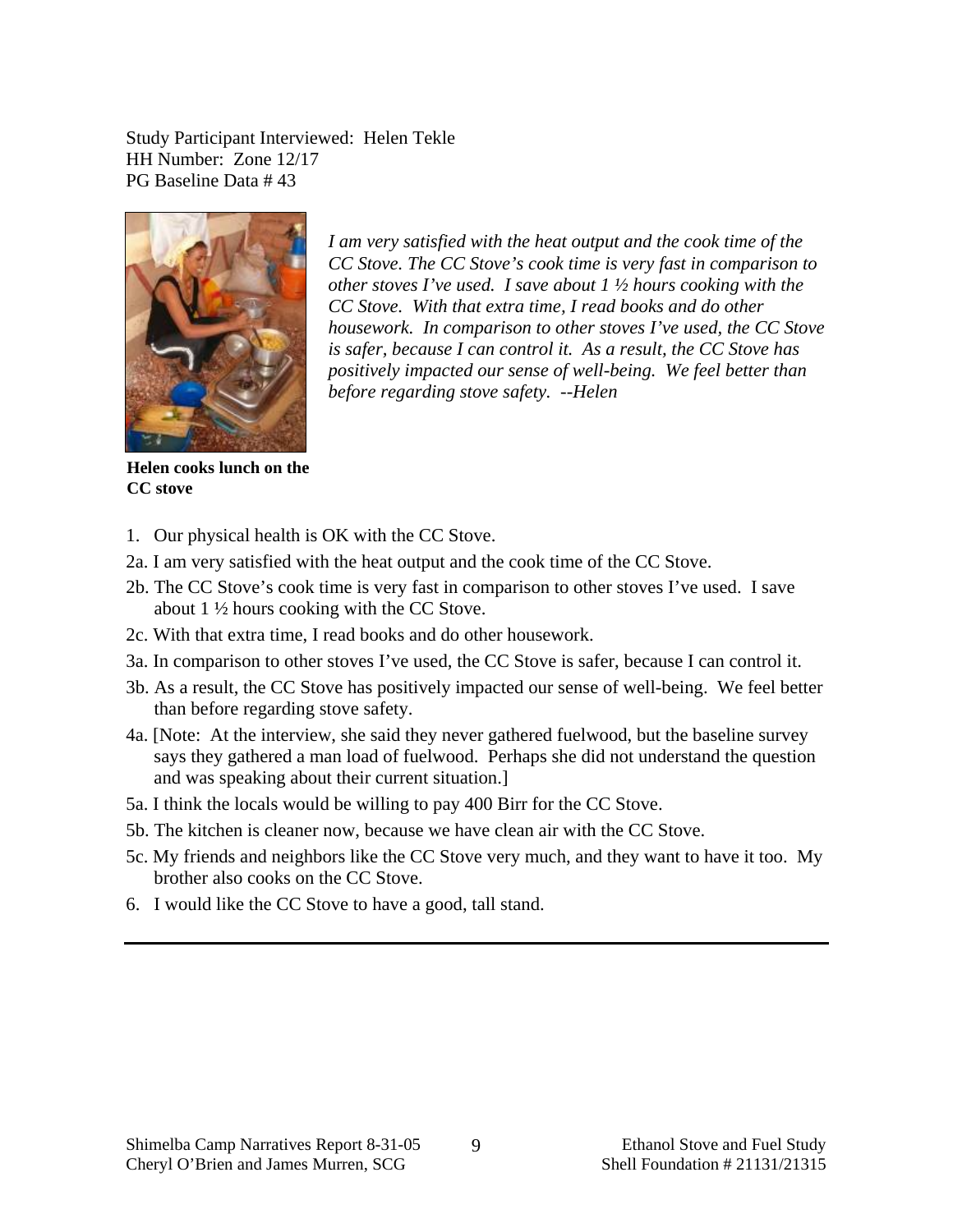Study Participant Interviewed: Abrehet Kirose Other Household (HH) Members Present: 19 yr old daughter; small son; another woman; and her husband came toward the end of the interview HH Number: Zone E 12/13 PG Baseline Data # 3



*We are very satisfied with the heat output and the cook time of the CC Stove. The CC Stove cooks very fast in comparison to the charcoal stove. I save 1 ½ hours cooking with the CC Stove each day…The kitchen is cleaner and has clean air with the CC Stove. My friends and neighbors like the CC Stove.* 

 *--Abrehet* 

**Abrehet with her son Samuel by the CC Stove** 

- 1. Regarding our physical health with the CC Stove, we are very happy.
- 2a. We are very satisfied with the heat output and the cook time of the CC Stove.
- 2b. The CC Stove cooks very fast in comparison to the charcoal stove. I save 1 ½ hours cooking with the CC Stove each day.
- 2c. With that extra time, I take care of the children and do other housework.
- 3a. In comparison to other stoves I've used, the CC Stove is safe and I can control it.
- 3b. I feel better than before about my sense of well-being since I'm using the CC Stove.
- 4a. Before using the CC Stove, it took four hours per day to gather a man load of fuelwood.
- 4b. We still gathered fuelwood to cook injera during the pilot study.
- 4c. However, now we only gather fuelwood four hours per week.
- 4d. The extra time from fuel gathering allows us to care for the children and do other housework.
- 4e. My husband fears corruption of the local people and wild animals when gathering fuelwood. I feel better because we only gather once a week.
- 5a. I think the locals would pay 400 birr for the CC Stove.
- 5b. The kitchen is cleaner and has clean air with the CC Stove.
- 5c. My friends and neighbors like the CC Stove. My husband also cooks on it.
- 6. I like the CC Stove as it is. I have no suggestions to improve it.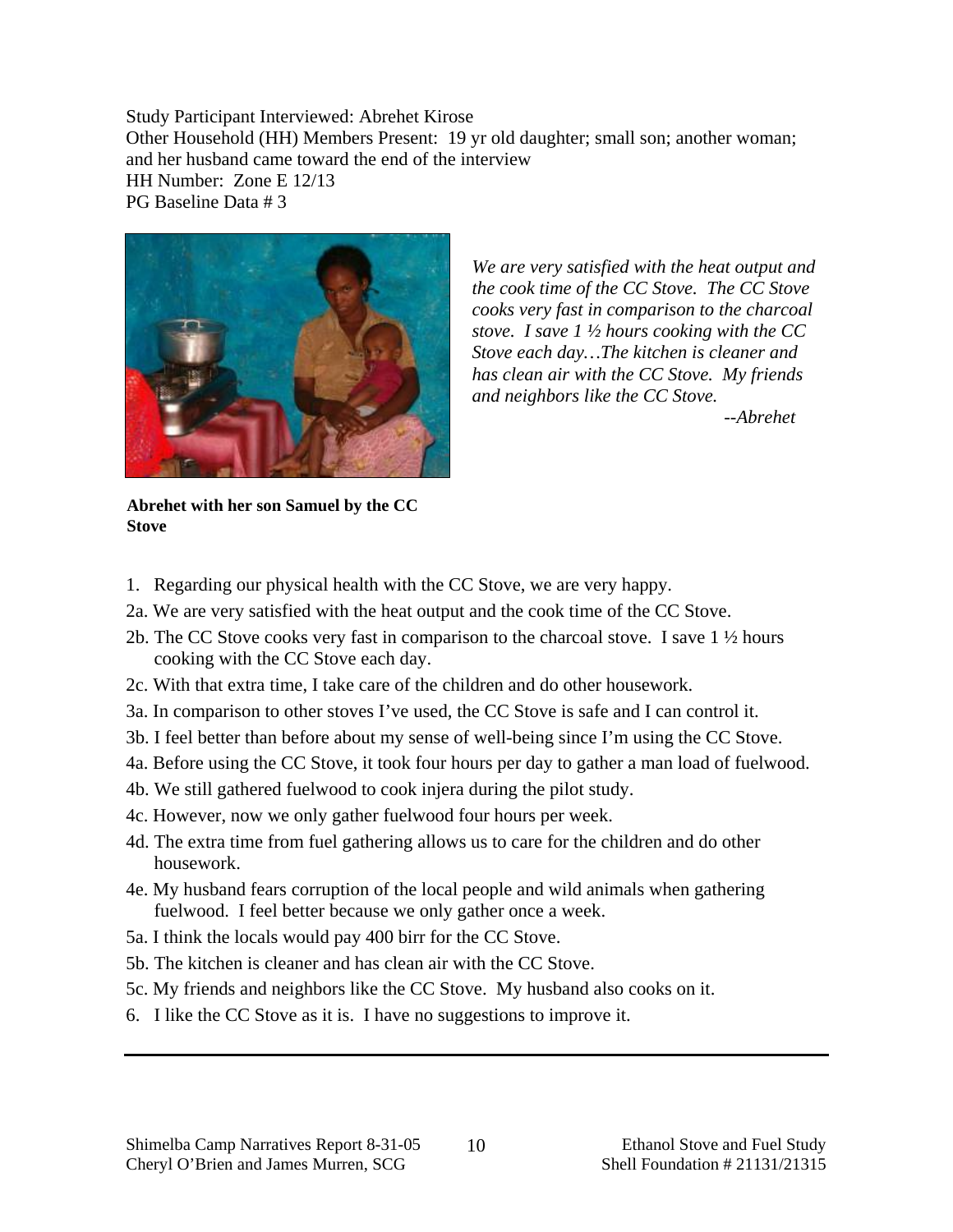Surveyor Interviewed (upon her request): Salem Fitsum Other Household (HH) Member Present: Male friend was cooking on the CC Stove HH Number: Zone E 8/3



*I no longer have coughs or eye irritation with the CC Stove, unlike with the charcoal stove's smoke. I am very satisfied with both the heat output and the cook time of the CC Stove. The CC Stove is very efficient in comparison to the charcoal stove. I save about one hour cooking with the CC Stove than with the charcoal stove… The CC Stove is safer than the charcoal stove. I can control the CC Stove, whereas the charcoal stove is an open fire. You cannot put out the charcoal stove's fire when you want. My sense of wellbeing has improved with the CC Stove, because I feel good that I breathe safe air. --Salem* 

**Surveyor Salem and the CC Stove** 

- 1. I no longer have coughs or eye irritation with the CC Stove, unlike with the charcoal stove's smoke.
- 2a. I am very satisfied with both the heat output and the cook time of the CC Stove.
- 2b. The CC Stove is very efficient in comparison to the charcoal stove. I save about one hour cooking with the CC Stove than with the charcoal stove.
- 2c. With the extra time from cooking, I am able to do more work for Project Gaia, more housework, and read books.
- 3a. The CC Stove is safer than the charcoal stove. I can control the CC Stove, whereas the charcoal stove is an open fire. You cannot put out the charcoal stove's fire when you want.
- 3b. My sense of well-being has improved with the CC Stove, because I feel good that I breathe safe air.
- 4a. I never gathered fuelwood.
- 4e. However, as a Surveyor and a refugee, I know that the local people do not like refugees gathering fuel. Also, I know the refugees fear wild animals, especially for the children. Snakes are particularly common in the grasses of the summer, rainy season.
- 5a. I think locals, non-refugees, would pay 700-800 Birr for the CC Stove.
- 5b. My kitchen is cleaner and I have clean air with the CC Stove. But, the pots are worse with the CC Stove. With the CC Stove, my pots are black all the time. With the charcoal stove, my pots were OK; they were not as black as with the CC Stove.
- 5c. My friends and neighbors like the CC Stove and they would like to have it too. They would even like to buy it. My friend [a male] cooks on the CC Stove too.
- 6. Sometimes the CC Stove's heat regulator has problems. If the CC Stove is burning for a long time, you cannot put the fire out with the heat regulator. You have to tip the stove over to put the fire out. Sometimes the fire transfers from one burner to the other burner, even if the heat regulator is closed on the other side! So there needs to be something like a shield between the two burners or they need to be farther apart. So I suggest that the heat regulators need to be fixed. Also, I think the pots are blacker possibly because it's a long tube on the CC Stove. It would be better to have a shorter tube so that it is easier to light the stove and clean the pots.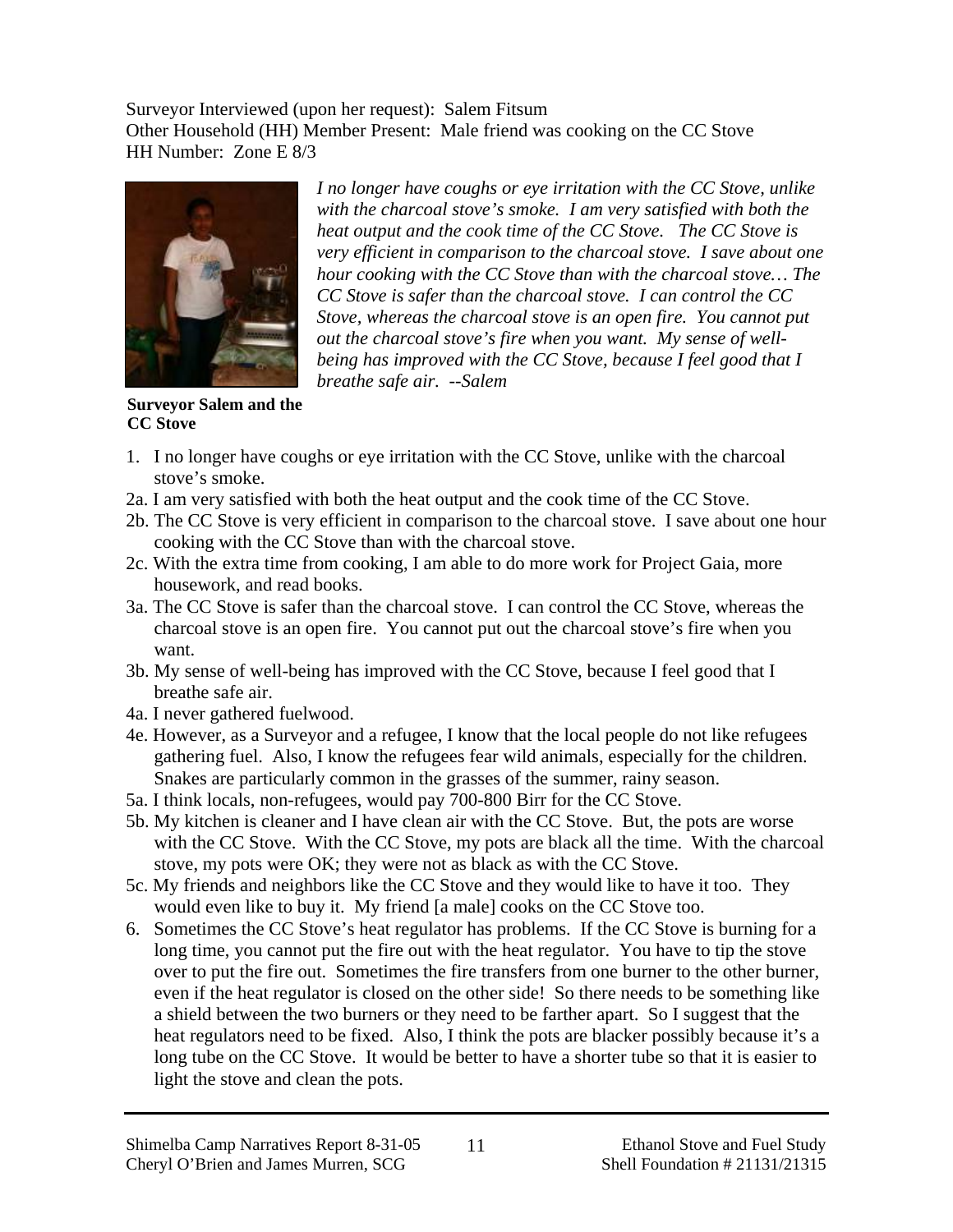**Project Gaia's UNHCR Shimelba Refugee Camp Narratives Present: Project Gaia Surveyors Tsegai Beyene and Gebeyehu Lagi and James Murren Date: 8/25/05. Kunama to Amharic Translator: Gebeyehu. Amharic to English translator: Tsegai. English Note-taker: James Murren.** 

Study Participant Interviewed: Kelementina Peito HH Number: B 9/17 PG Baseline Data # 47



*The CC Stove is safer than the charcoal stove and open fire stove, because there is no fire danger to my children. The CC Stove is better for my health. Fuel storage of ethanol is safer and cleaner because insects live in fuelwood.* 

 *–Kelementina* 

**Project Gaia surveyors Tsegai and Gebeyehu with Kelementina holding her handicraft which she sells** 

- 1. With the CC Stove, we no longer have eye irritation and coughs from smoke.
- 2a. Our satisfaction of the heat output of the CC Stove depends on the heat level that is used. We like that we can increase or decrease the heat output using the stove regulator. The CC Stove's cook time is very fast compared to the charcoal stove.
- 2b. The CC Stove is more efficient than the charcoal and open fire stoves. Before the CC Stove, I spent the whole day cooking. But with the CC Stove, I have more free time.
- 2c. In my free time, I make handcrafted fans for income and I care for my children.
- 3a. The CC Stove is safer than the charcoal stove and open fire stove, because there is no fire danger to my children. The CC Stove is better for my health. Fuel storage of ethanol is safer and cleaner because insects live in fuelwood.
- 4a. Before using the CC Stove, I spent 6-8 hours/day, three days/week gathering a woman load of fuelwood.
- 4b. I still gather wood for baking injera.
- 4c. I spend about 6 hours a day, once a week gathering wood instead of the three days/week before the CC Stove.
- 4d. (same as 2c)
- 4e. When gathering fuelwood, I fear wild animals like snakes and scorpions. Also, the local people throw stones at me. The fuelwood is not easily available. I get very tired carrying the fuelwood back home.
- 5b. Yes, the kitchen is cleaner with the CC Stove because there is no smoke.
- 5c. My neighbors like the CC Stove and they want one too.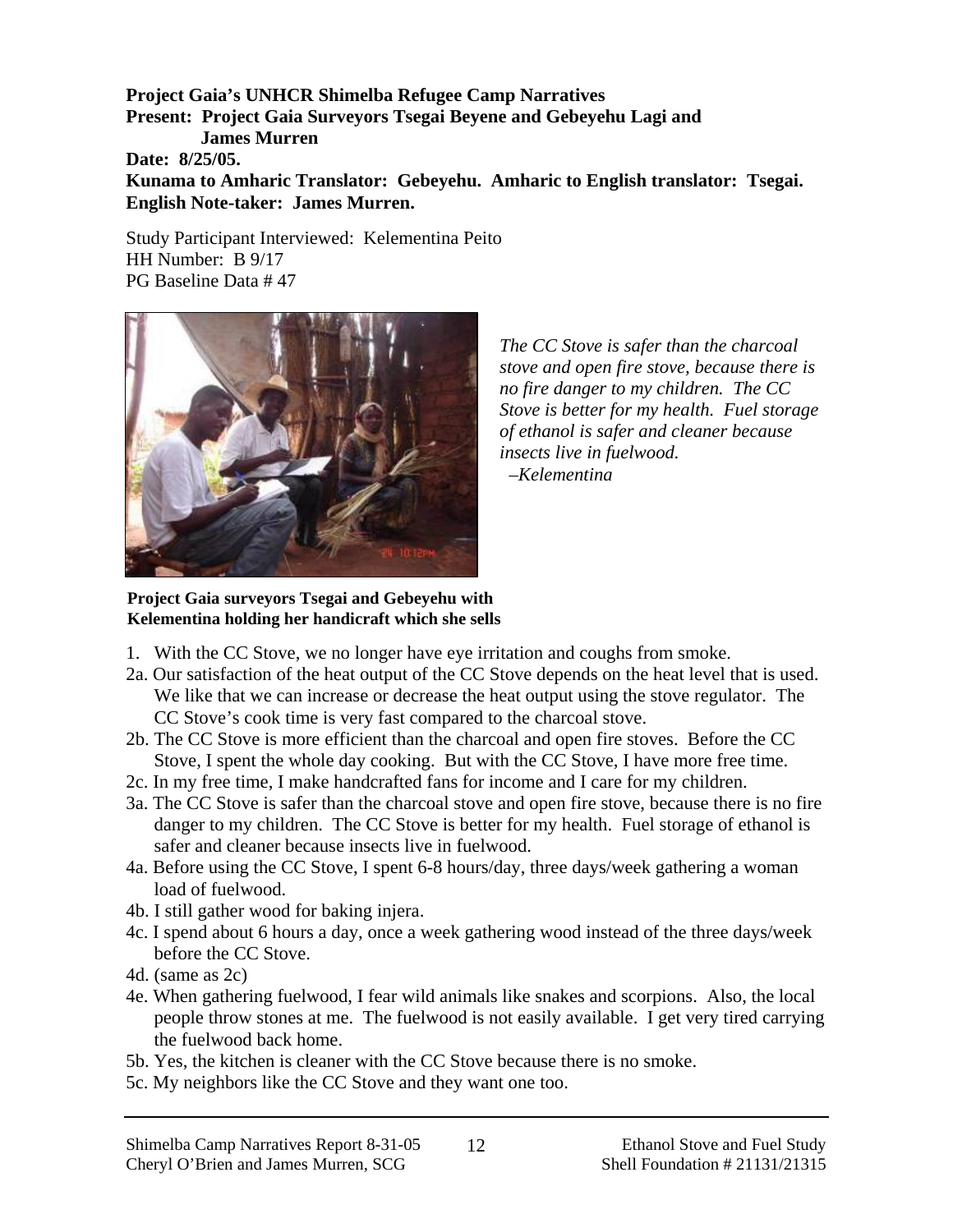Study Participant Interviewed: Margareta Karar HH Number: B 9/16 PG Baseline Data # 53



*The CC Stove is more efficient than the other stoves. Before the CC Stove, I spent all day cooking, and now I cook about two hours a day. With my free time from cooking, I weave mats to sell and I go to the literacy program offered by the IRC [International Rescue Committee]. Also, I care for my three children with my free time. --Margareta* 

**Surveyors with Margareta holding her child and handicraft which she sells** 

- 1. I no longer have coughing and eye irritation problems now that I use the CC Stove.
- 2a. My satisfaction with the heat output depends on where I set the regulator, but the CC Stove's cook time is fast compared to charcoal and open fire stoves.
- 2b. The CC Stove is more efficient than the other stoves. Before the CC Stove, I spent all day cooking, and now I cook about two hours a day.
- 2c. With my free time from cooking, I weave mats to sell and I go to the literacy program offered by the IRC [International Rescue Committee]. Also, I care for my three children with my free time.
- 3a. The CC Stove is safer than the charcoal and open fire stove, because there is no danger of sparks and I don't have to worry about my children being burned. The CC Stove is easy to use and simple to understand.
- 3b. Because the CC Stove is easy to use, I worry less when my children are around the stove in comparison to other stoves.
- 4a. Before the CC Stove, I would gather one woman load of fuelwood all day, about 10 hours, four times every week, because I used the open fire stove, which consumes a lot of wood.
- 4b. I still gather fuelwood to bake injera.
- 4c. Now I only gather fuelwood one day a week for about 10 hours.
- 4d. (see 2c)
- 4e. When gathering fuelwood, I am afraid of the wild animals and I get very tired because it is very far. I also experience conflict with locals; they throw stones at me. The militia men don't let me take downed wood, which is legal to take. Sometimes I have to pay money to the militia for my downed wood, and that is illegal for them to do.
- 5b. The kitchen is cleaner, because there is less smoke.
- 5c. My neighbors like the CC Stove and would like to get one.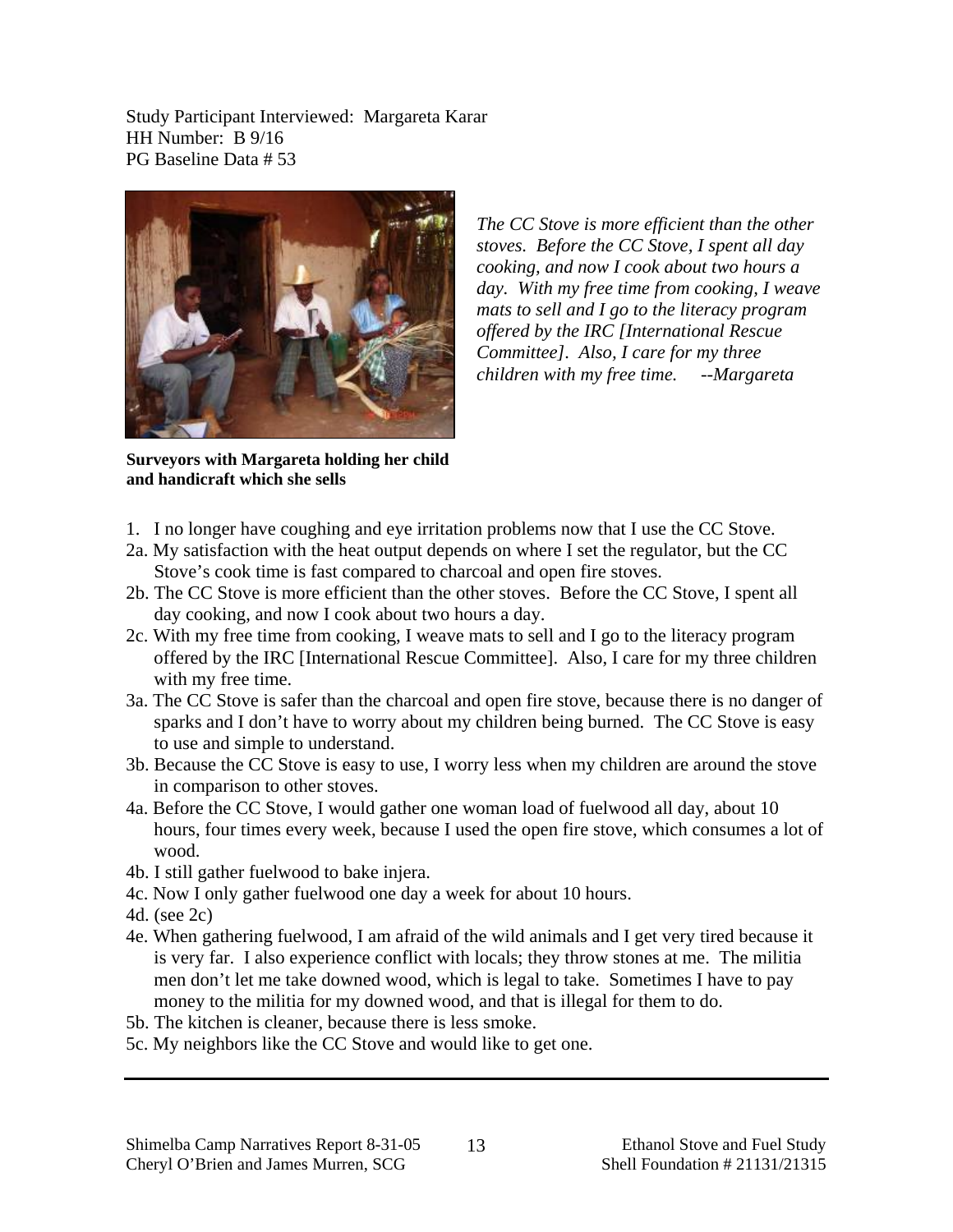Study Participant Interviewed: Hallom Dulle HH Number: B 6/11 PG Baseline Data # 42



**Surveyor Tsegai with Hallom who is holding her handicraft** 

*The CC Stove's very high heat output makes it very fast for cooking. The CC Stove is more efficient than the charcoal and three stone open fire stoves… I have more free time than before the CC Stove. With my free time, I make small handfans for injera baking. I also sew patterns onto cloth for tablecloths and pillow cases. I sell the handfans and the cloth handicrafts. And I have more time to care for my children…The CC Stove is safer. I can have it inside my house and I don't have to fear for my children getting burned. With the three stone open fire stove, I worry about my children getting burned. The CC Stove is easy to operate. --Hallom*

- 1. My physical health has improved because there are no more eye problems or coughing with the CC Stove.
- 2a. The CC Stove's very high heat output makes it very fast for cooking.
- 2b. The CC Stove is more efficient than the charcoal and three stone open fire stoves. I have more free time than before the CC Stove.
- 2c. With my free time, I make small handfans for injera baking. I also sew patterns onto cloth for tablecloths and pillow cases. I sell the handfans and the cloth handicrafts. And I have more time to care for my children.
- 3a. The CC Stove is safer. I can have it inside my house and I don't have to fear for my children getting burned. With the three stone open fire stove, I worry about my children getting burned. The CC Stove is easy to operate.
- 4a. Before the CC Stove, I gathered one woman load of fuelwood two times a week for 6-7 hours each time.
- 4b. I gathered fuelwood for baking injera during the pilot study.
- 4c. After the CC Stove, I gathered fuelwood one day each week for 6-7 hours.
- 4d. (same as 2c) In addition, I attend the literacy education program through IRC.
- 4e. The local people throw stones at me when I gather fuelwood. Sometimes they prevent us from going out so we have to hide and sneak around to get out to where the wood is. The militia has taken the wood I've collected and then sold it.
- 5b. The kitchen is cleaner, because there is less smoke with the CC Stove.
- 5c. The neighbors are very happy when they see the CC Stove and they want it.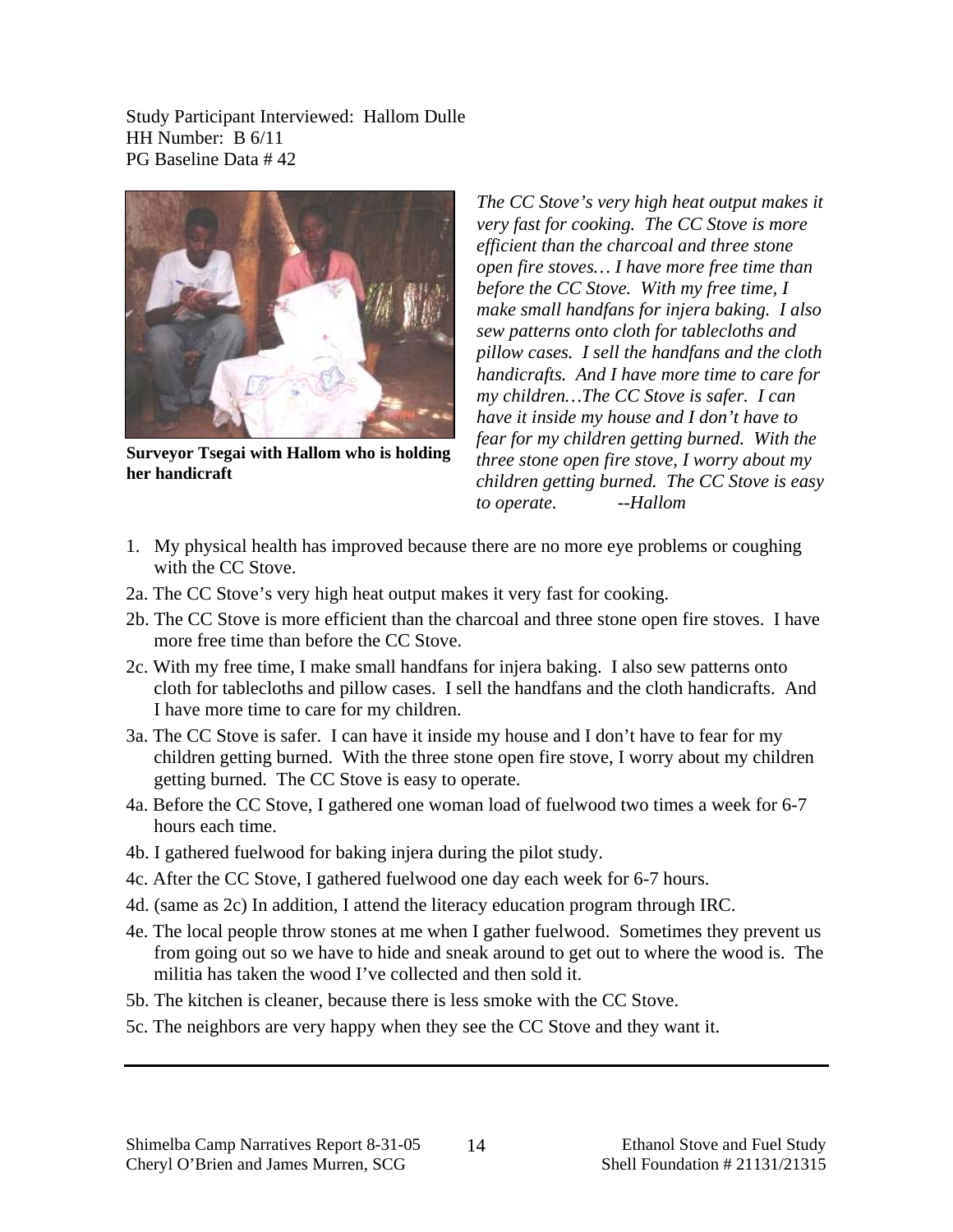Study Participant Interviewed: Senie Salhi (wife) Other Household (HH) Member Present: Dawit Tsegai (husband) (he arrived midway through the interview) HH Number: B 2/4 PG Baseline Data # 21



*Before the CC Stove, I would gather fuelwood one time each week with my camel. It would take four hours. I still gather wood, but only one camel load every two weeks…I hide when I gather wood, and if the militia gets me, they take my wood. Sometimes they come into the camp and take the wood. And politics is a part of it, because we are Eritreans. I have had stones thrown at me. When I've been alone gathering wood and they have found me, I have been hit by them. --Senie* 

**Surveyors with Senie and her husband Dawit** 

- 1. The CC Stove causes no health problems. I have no eye irritation, coughs, or headaches like when I used the charcoal stove. I think the charcoal stove's smoke causes headaches.
- 2a. The CC Stove has high heat outputs and cooks very fast, especially wots [traditional sauces].
- 2b. The CC Stove is more efficient than the charcoal and open fire stoves. I save a few hours each day cooking with the CC Stove.
- 2c. With my free time, I rest because I am pregnant, and I care for other child.
- 3a. The CC Stove is safer than other stoves because there is no fire danger, and my child will not get burned.
- 3b. I feel safe using the CC Stove and I can use it inside my house.
- 4a. Before the CC Stove, I would gather fuelwood one time each week with my camel. It would take four hours.
- 4c. I still gather wood, but only one camel load every two weeks.
- 4d. (see 2c)
- 4e. I hide when I gather wood, and if the militia get me, they take my wood. Sometimes they come into the camp and take the wood. And politics is a part of it, because we are Eritreans. I have had stones thrown at me. When I've been alone gathering wood and they have found me, I have been hit by them.
- 5b. My home is cleaner because there is no smoke with the CC Stove.
- 5c. My neighbors really like the stove and they would like one.

Her husband Dawit commented, "I cook because she is pregnant now."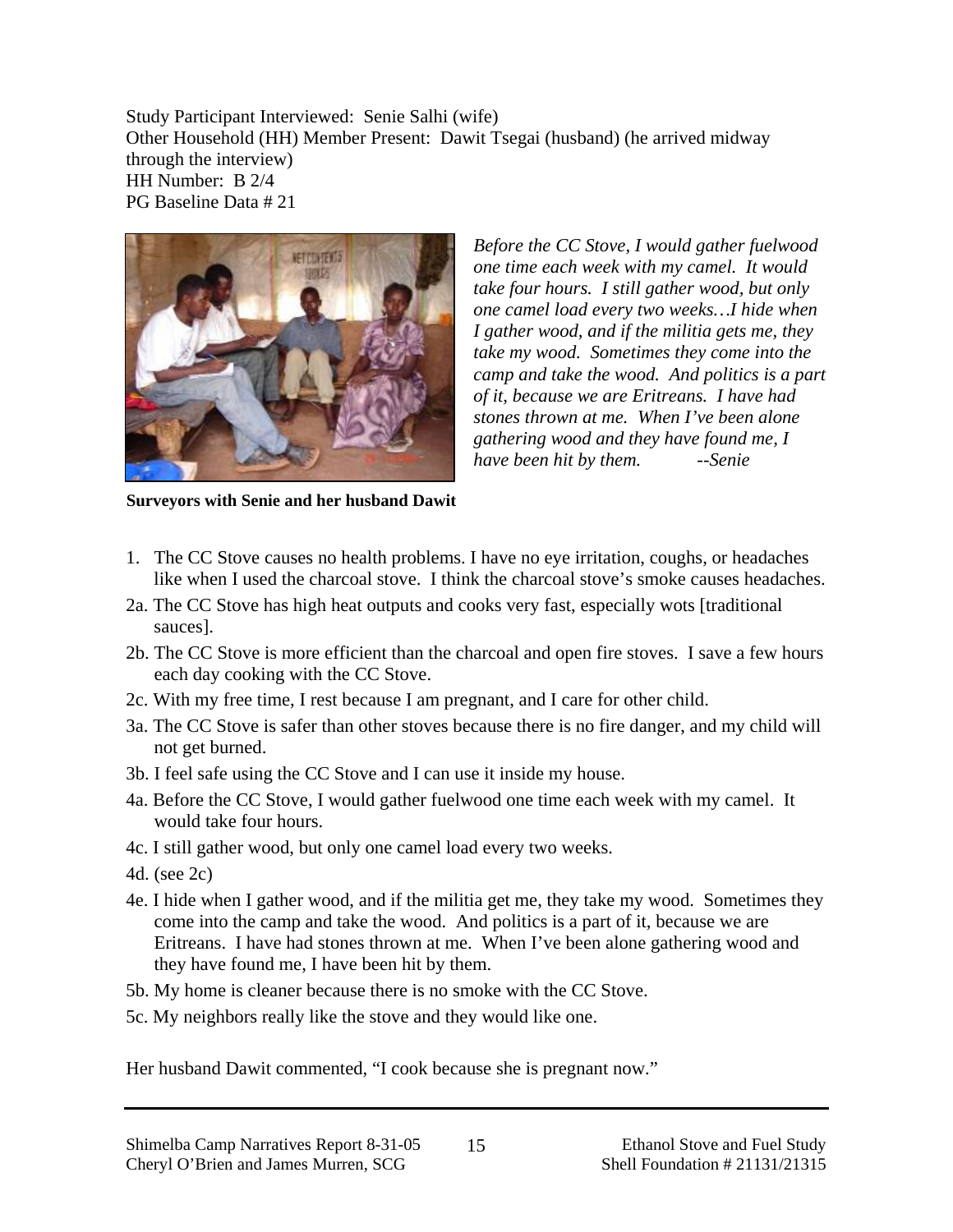Study Participant Interviewed: Kuchia Gorando HH Number: B 8/10 PG Baseline Data # 48



*The CC Stove is safer than the charcoal stove. There is no danger of catching my house on fire with the CC Stove. I find the CC Stove to be safe to use inside my home. --Kuchia* 

**Kuchia with surveyors outside of her husband's store** 

- 1. Because there is no smoke with the CC Stove, I have no eye irritation and coughing.
- 2a. The CC Stove has a high heat output and it cooks food very fast.
- 2b. The CC Stove is more efficient than my charcoal stove.
- 2c. I have more free time during the day from cooking with the CC Stove, and I now have more time to help run my husband's store. Also, I have more time to care for my children.
- 3a. The CC Stove is safer than the charcoal stove. There is no danger of catching my house on fire with the CC Stove.
- 3b. I find the CC Stove to be safe to use inside my home.
- 4a. For the CC Stove, I would gather a woman load of fuelwood every day, taking about 7-8 hours each day.
- 4c. I still gather fuelwood, but only two times a week.
- 4d. (see 2c)
- 4e. I am afraid of snakes when gathering fuelwood. My friends have been bitten by snakes when fuel gathering. There is also conflict with locals, who throw stones at me. I do not pay them money though; I run away.
- 5b. My kitchen is clean with the CC Stove, especially the air.
- 5c. My neighbors like the CC Stove. They think I am lucky to have it.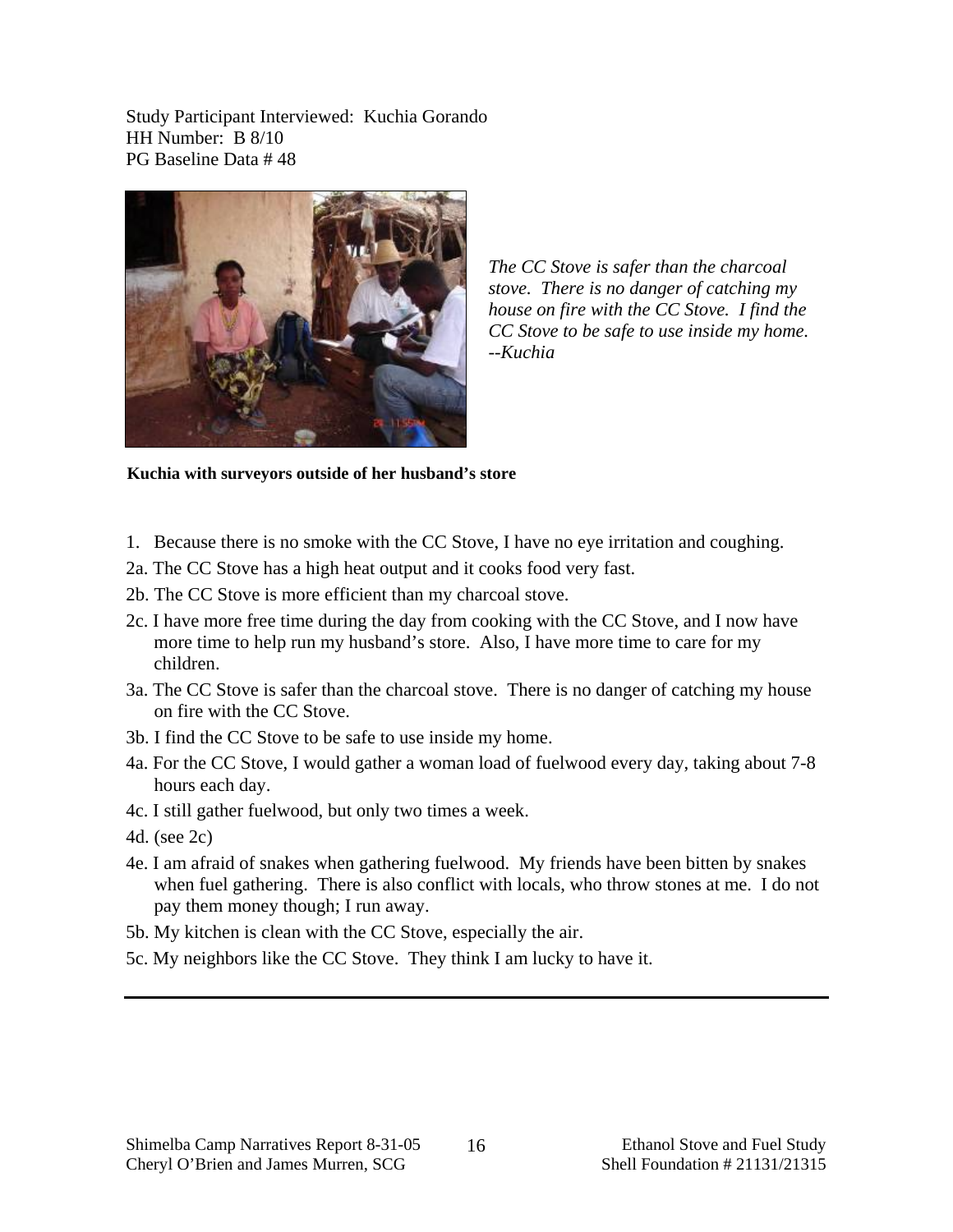Study Participants Interviewed: Nazerth Gebreyesus (wife) and Minase Agare (husband) HH Number: B 14/3 PG Baseline Data # 73



*Before the CC Stove, we would go together and collect one man load and one woman load of fuelwood every day. It would take us about 6 hours each time. After the CC Stove, we only gather fuelwood three times a week for baking injera.* 

 *–Minasa*

**Surveyors with Nazerth and her husband Minase with their garden in the background** 

- 1. We are very satisfied with the CC Stove. There are no eye problems or coughing now, because there is no smoke inside of our home.
- 2a. The CC Stove has a high heat output and cooks fast.
- 2b. The CC Stove is faster than the charcoal and open fire stoves. We have more free time as a result, about 2-4 hours more each day.
- 2c. I [Nazerth] make hand fans and mats for income with this extra free time. Also, I care for our one child.
- 3a. The CC Stove is safer than other stoves.
- 3b. I like that the CC Stove is safe to use inside my house.
- 4a. Before the CC Stove, we would go together and collect one man load and one woman load of fuelwood every day. It would take us about 6 hours each time.
- 4c. After the CC Stove, we only gather fuelwood three times a week for baking injera.
- 4d. (see 2c)
- 4e. First of all, there is very little wood available. We have to walk very far, and the local community prevents us from going to gather fuelwood sometimes. They also throw stones at us.
- 5b. Yes, the kitchen is cleaner because there is no smoke.
- 5c. My neighbors like the CC Stove and they want one too.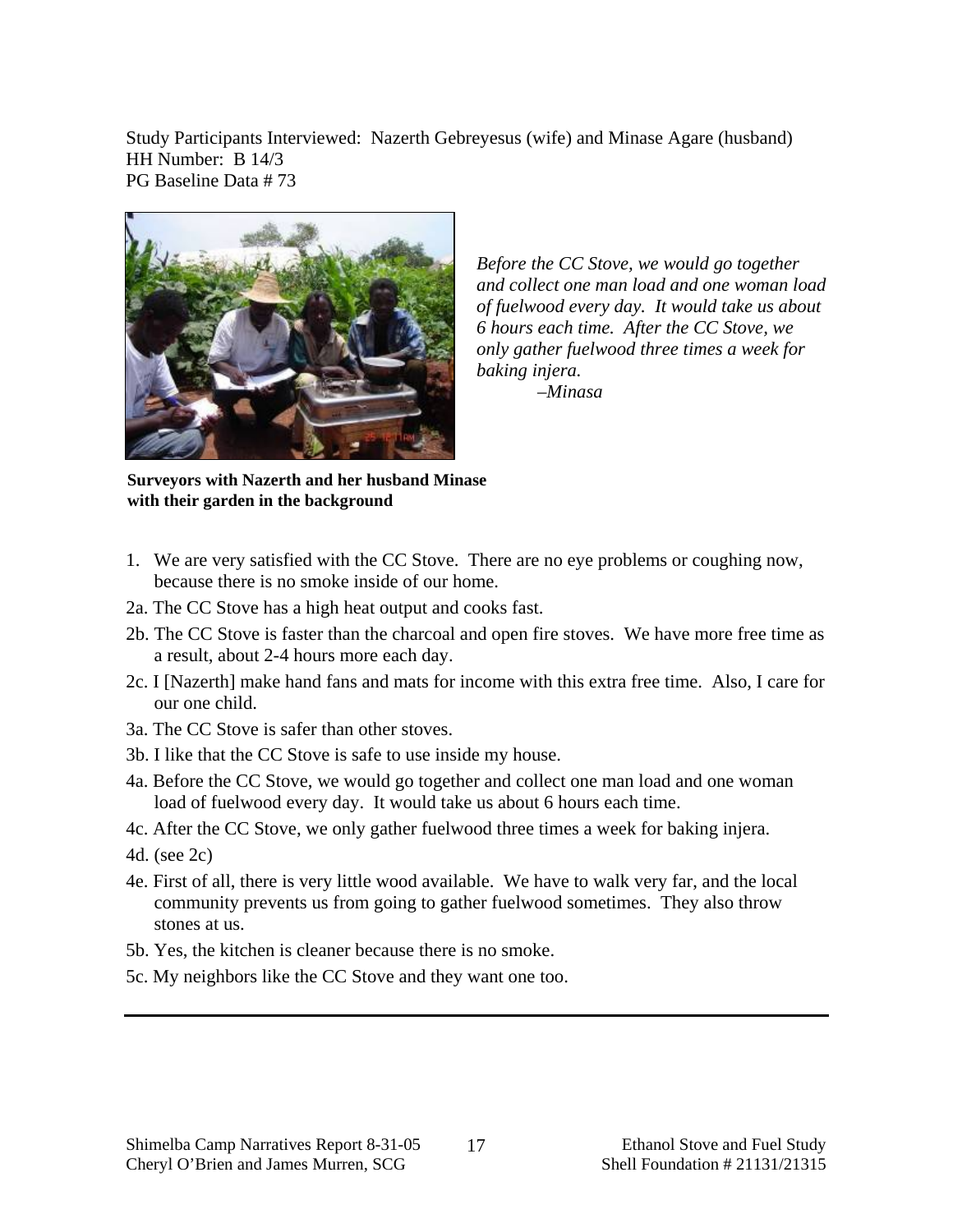**(Due to time constraints and the relative same answers for questions 1-3, we decided to focus on the fuel gathering questions for these last two interviews.)** 

Study Participant Interviewed: Andom Agina (man) HH Number: A 7/4Project Gaia PG Baseline Data # 11



*With the free time saved from fuel gathering, I work as a day laborer building houses and toilets for income. My wife is able to make and sell handicrafts like mats and fans with her extra time. --Andom* 

**Surveyors with Andom and Cheryl** 

- 4a. Before the CC Stove, my wife and I would go out five times each week for 8-10 hours each time to gather a man load and a woman load of fuelwood.
- 4c. Once using the CC Stove, we would go out only two times each week to get fuelwood for injera baking.
- 4d. With the free time saved from fuel gathering, I work as a day laborer building houses and toilets for income. My wife is able to make and sell handicrafts like mats and fans with her extra time.
- 4e. I am afraid of snakes. I have been bitten once when gathering fuel. [Andom then showed Project Gaia staff the scar from the snake bite.] Also, the locals throw stones at me. I was detained once for three days for gathering what the militia said was illegal wood, but it was legal downed wood.
- 5c. My neighbors like the CC Stove and they would like one too.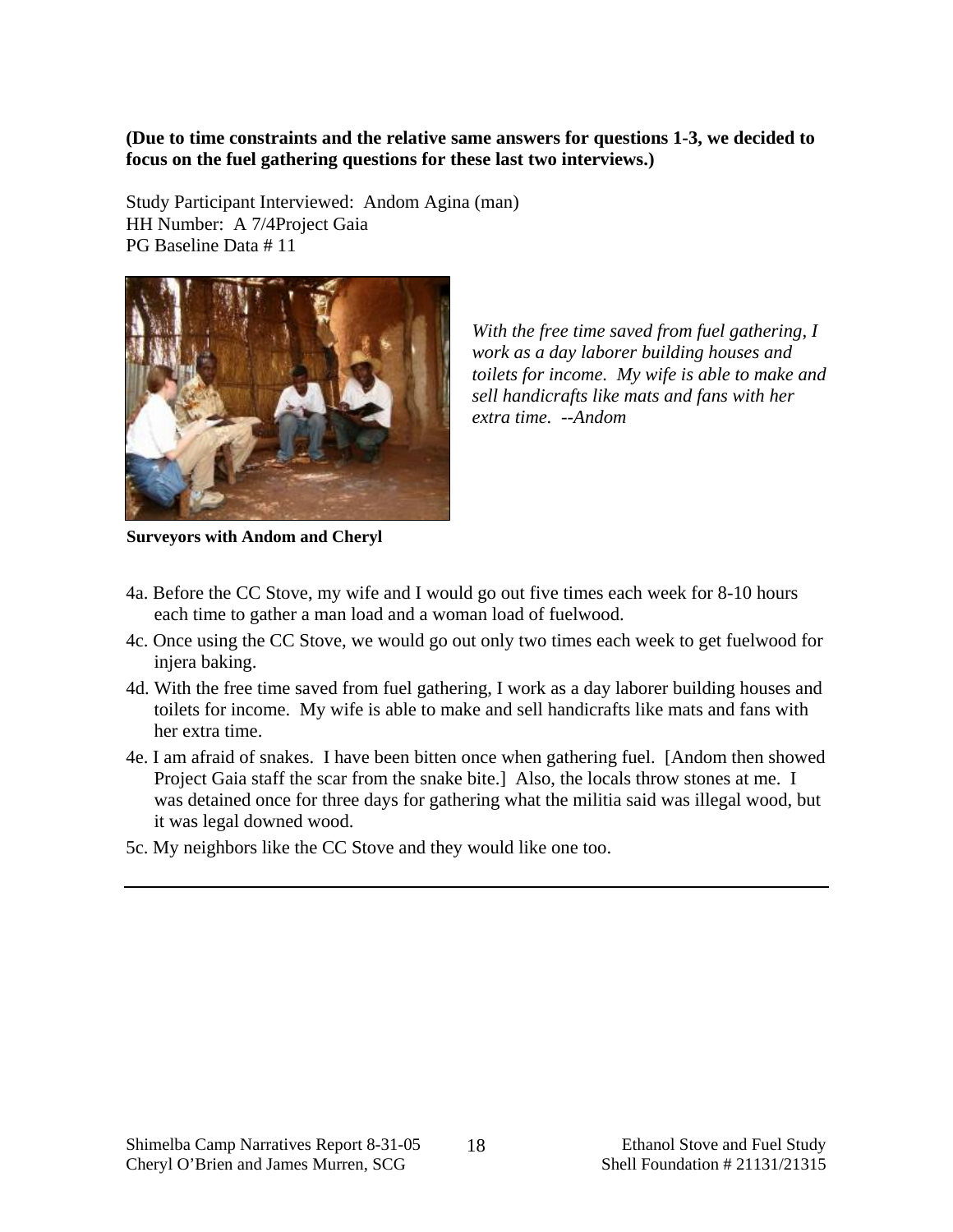Study Participant Interviewed: Mateo Nana (husband) and Rosa Bahri (wife) Other Household (HH) Members Present: children and grandmother HH Number: A 6/6 PG Baseline Data # 56



*Before the CC Stove, we would collect one man load and one woman load of fuelwood three times a week. It would take 6-8 hours each time. Since the CC Stove, we gather only one time each week, sometimes less, for injera baking. With the free time from fuel gathering, I maintain my store and my wife cares for our five children. –Mateo* 

**James and surveyors with Mateo, Rosa and family** 

- 4a. Before the CC Stove, we would collect one man load and one woman load of fuelwood three times a week. It would take 6-8 hours each time.
- 4c. Since the CC Stove, we gather only one time each week, sometimes less, for injera baking.
- 4d. With the free time from fuel gathering, I maintain my store and my wife cares for our five children.
- 4e. When fuel gathering, we fear the animals. Also, the local community throws stones at us.
- 5c. My neighbors really like the CC Stove and they would like one too.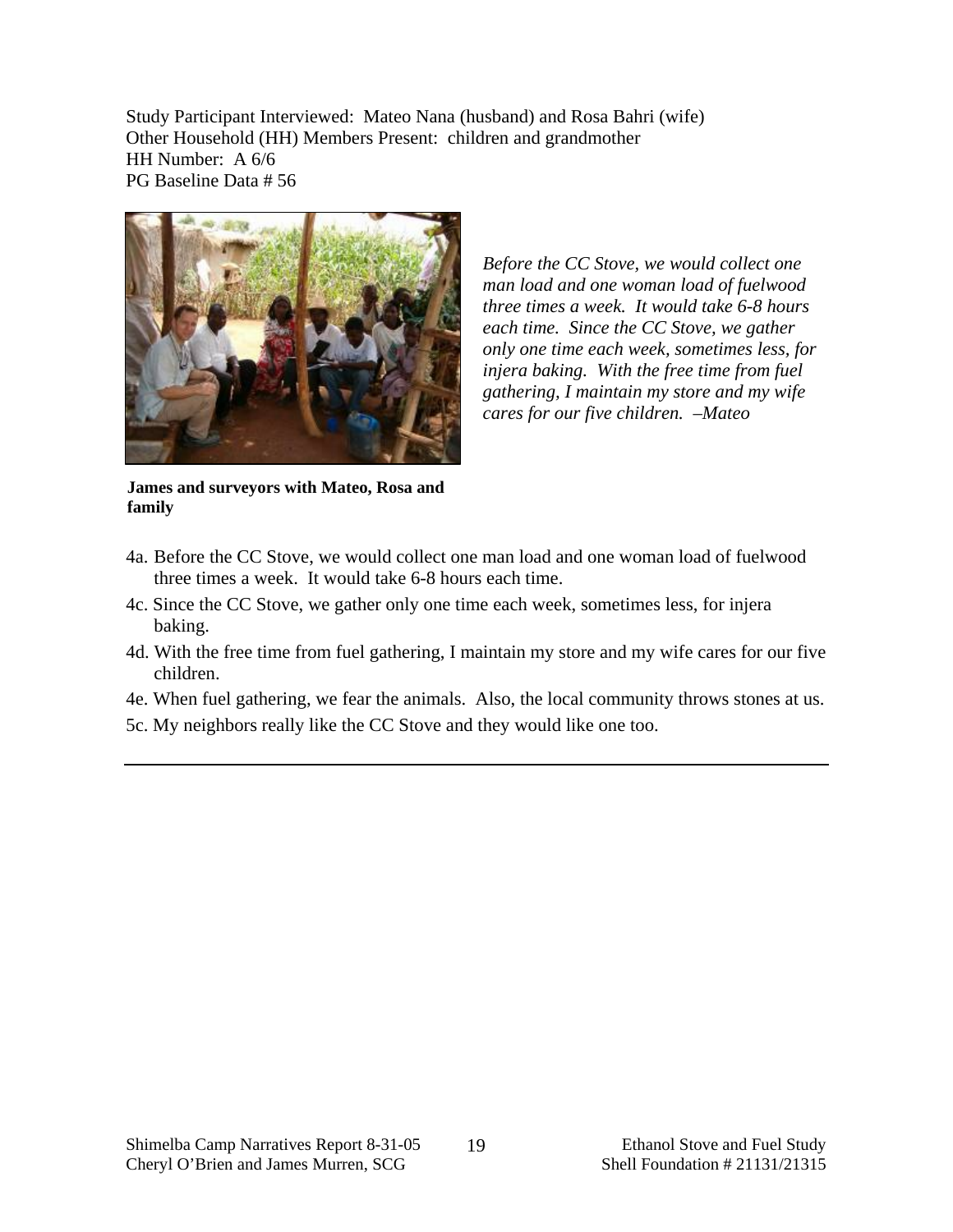*Findings*. At the end of the day, it was apparent that the CleanCook (CC) Stove is viewed as a safer stove to use in the homes in comparison to the charcoal and three-stone open fire stove. Study participants showed a consistent concern for the safety of their children when they are cooking with the charcoal and the open fire stoves, whereas with the CC Stove they have little to no fears of their children getting burned. Also, several refugees responded by saying that they like that they can safely use the CC Stove inside of their homes.

Every household interviewed stated that the air inside of their homes is cleaner with the CC Stove than with the other stoves, and many of those interviewed cited that their eyes are not irritated and that they do not have coughing fits when using the CC Stove because there is nearly no smoke when it is in operation.

Perhaps the greatest impact on the refugees' lives as a result of using the CC Stove involves fuel gathering, especially amongst the Kunama people. Clearly, the amount of time spent cooking and the amount of time spent gathering fuelwood has decreased after the introduction of the CC Stove into their homes. The refugees' newly found free time has been used to pursue income-generating activities, attend literacy classes, provide more care to their children, and seek labor opportunities within the camp, among other uses.

Reports of conflict with the local community over access to fuelwood, whether induced by resource scarcity or ethnic relations, were reported widely and seemed to be the source of the most anxiety and fear in their daily lives, as was evident in their emotions when talking about it, especially for the Kunama women fuel gatherers. While the CC Stove does not eliminate all fuelwood gathering, as a wood-fired stove is preferred for baking injera on large pans that do not fit the stove, the CC Stove does alleviate some of the fear and anxiety felt by the refugees because they are not collecting wood as often during the week. Consequently, the use of the CC Stove fueled by ethanol is also assisting in reducing the incidents of conflict between the local community and the refugees.

Finally, everyone interviewed mentioned that their neighbors like the CC Stove and that they too would like to have one. Reports from the Tigray side of the camp suggested that they may be willing to pay for the CC Stove. This was not found on the Kunama side, as they are of a lower economic class. Of note, it was suggested by some refugees that the stoves should be donated to the refugees.

*Conclusions*. Sixteen households and one Project Gaia Shimelba Surveyor were interviewed concerning the use of the CleanCook Stove in their homes. The CC Stove is the stove of choice for cooking their food, with exception given for baking injera. Improved health and safety conditions are evident in the camp. Much positive talk about the CC Stove was heard throughout the day; those that did not have the CC Stove expressed interest in having one and wanted to know how they could get one.

UNHCR is very responsive to the many positive impacts of the CC Stove. Dr. Amare noted that he would like for every household in the camp to have a CC Stove. He also stated that thought is being given to building another camp near the Shimelba camp and that if UNHCR

20